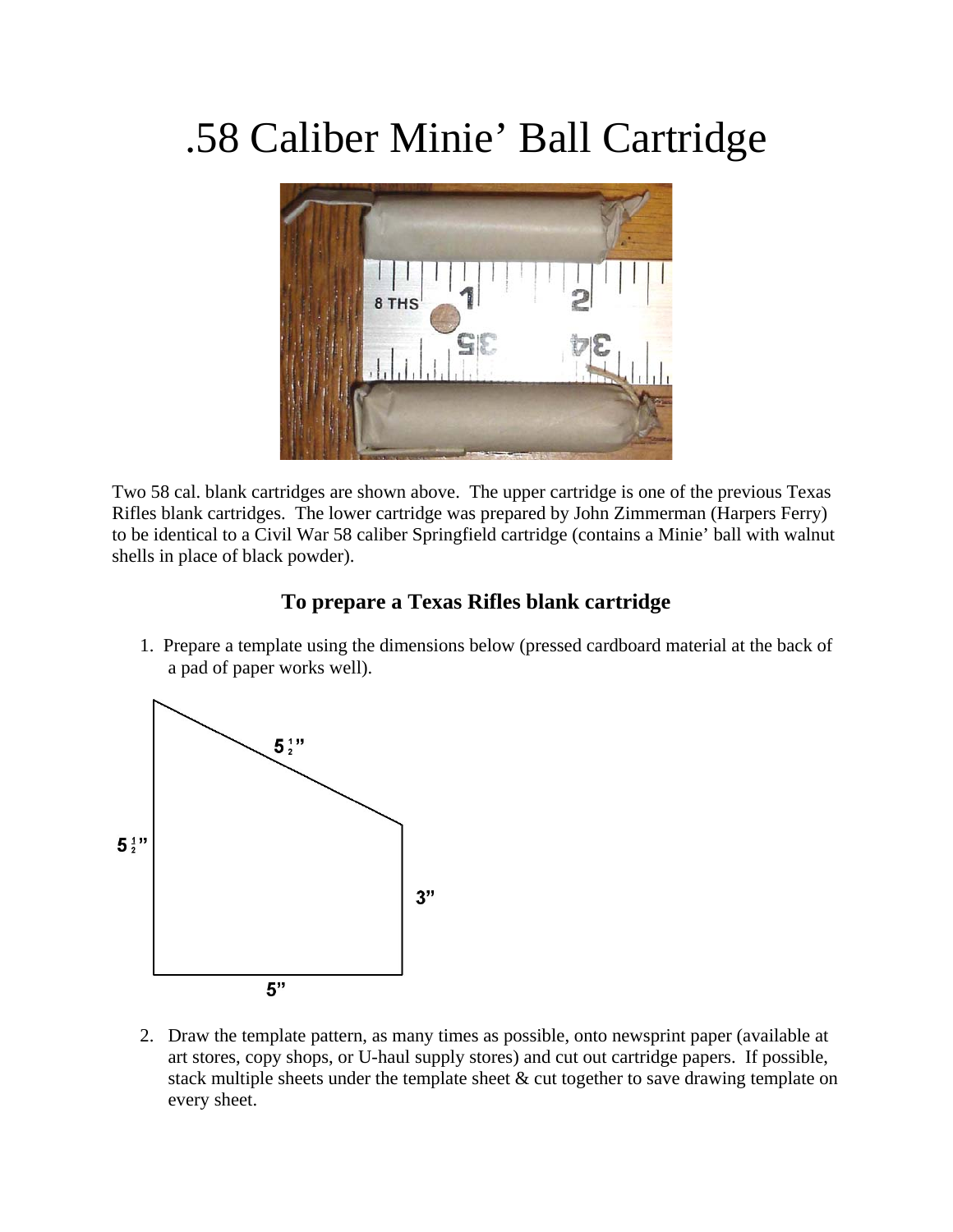3. Next, roll cartridge paper around a tube of approximately 58 caliber (0.58 inches diameter) in the direction indicated below. Roll the paper with the long part at the end of the tube. Appropriately sized copper tubes can be found at a hobby shop or a wooden dowl can be used (harder to find a wooden dowl of close to correct size).



- 4. After the paper is completely rolled around the tube, hold the paper snugly on the tube  $\&$ slide the long end of the paper past the end of the tube approximately ¾ inch (to the left in the above diagram).
- 5. Twist the paper extended from the end of the tube to seal the cartridge and tie off the twisted end with a piece of string (any period appropriate string).
- 6. After the cartridge tube is prepared, stuff 1-2 pieces of toilet paper down into the tube to serve as an artificial Minie' ball in the end of the cartridge (maintains more authentic final cartridge dimensions, i.e. easier to remove from the cartridge box).
- 7. Add 70 grains of FFFg black powder to the cartridge.
- 8. Close the end of the cartridge by folding the end of the cartridge paper flat over the surface of the black powder (left side of figure below).